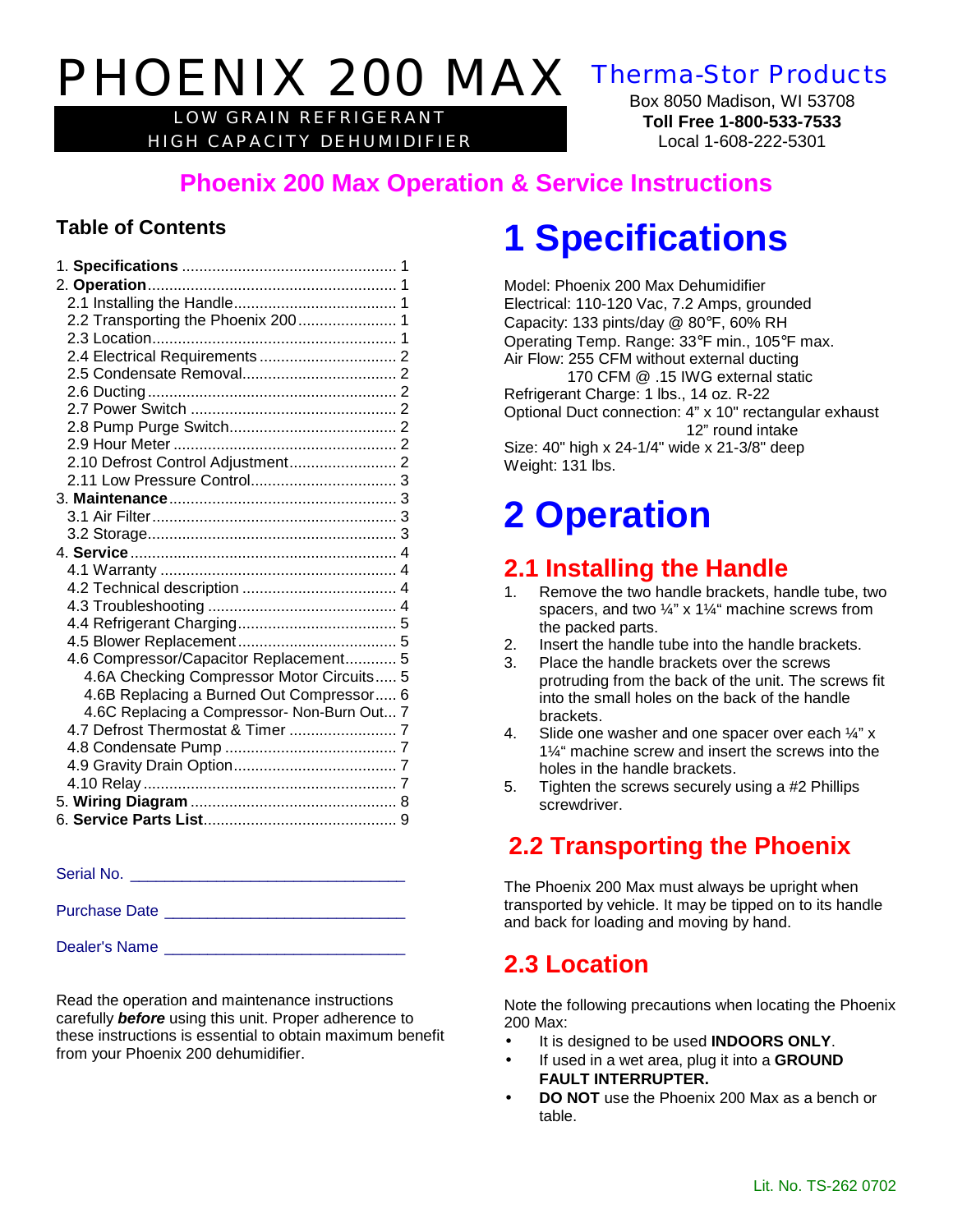- It must always be used in the upright position.
- The air inlet on top & the side outlet must be at least 1 foot from walls and other obstructions to air flow.
- If the humid area is very large, dehumidification can be improved by adding an outlet duct to circulate air to stagnant areas (see Sec. 2.5).

### **2.4 Electrical Requirements**

The Phoenix 200 Max plugs into a common grounded outlet on a 15 Amp circuit. It draws 7.2 Amps at 80F, 60%RH. Amp draw increases with increasing temperature and\or humidity; e.g. 10.2 amps at 90F, 85%RH. If used in a wet area, a ground fault interrupter (GFI) is required.

If an extension cord is required, it must have a minimum of 14 gauge conductors if 25 feet long or less and 12 gauge conductors if greater than 25 feet long.

### **2.5 Condensate Removal**

The Phoenix 200 Max is equipped with an internal condensate pump to remove the water that is condensed during dehumidification. This allows the condensate to be pumped 30' with the attached hose. If the condensate must be pumped more than 20 feet above the unit, a second pump must be added to relay the condensate. If the pump fails and the unit must be used before it can be replaced, the condensate can be drained by gravity (see Sec. 4.9).

### **2.6 Ducting**

A detachable rectangular exhaust collar is supplied that will allow 10" round lay-flat duct to be attached to the Phoenix 200 Max outlet. Lay-flat plastic ducting is available from Therma-Stor Products.

To attach ducting to a collar, put the plastic duct end through the collar center and roll the duct end outwardso that it overlaps the outside of the collarThe duct and collar may then be quickly attached to the Phoenix 200 Max by snapping the collar over the four screws at the blower outlet.

### **2.7 Power Switch**

The power switch (on right side of hour meter) lights up when the unit is turned on. The unit will continue to run in all conditions until the switch is turned off; there is no dehumidistat. If the unit is going to run for more than 2 hours in an area below 50°F, the defrost timer should be adjusted to improve performance (see Sec. 2.9).

### **2.8 Pump Purge Switch**

This switch (on left side of hour meter) minimizes the water left in the condensate pump reservoir for moving or storage. Pressing and holding the pump purge switch will cause the condensate pump to run. Hold the switch in until the flow from the condensate hose stops.

### **2.9 Hour Meter**

The digital hour meter measures the cumulative time that the unit is turned on to tenths of an hour. It stores its total when the unit is unplugged; the previous total will be displayed when the unit is next turned on. It resets to zero after 99,999.9 hours of operation.

### **2.10 Defrost Control Adjustment**

When the Phoenix 200 Max is used in a cool area, frost will form on the cooling coil as it dehumidifies. When enough frost forms, the defrost thermostat will initiate the timed defrost cycle. The cycle periodically turns off the compressor while allowing the blower to run. The frost is melted by the air that the blower draws through the cooling coil.

**DRYING TIP:** Air's ability to absorb moisture from wet surroundings and the Phoenix 200 Max's ability to remove moisture from that air is greatly improved at higher temperatures. We recommend that the area to be dried be heated to over 70°F if possible. Less drying time will be required and efficiency will improve.

The defrost cycle is automatic and designed for optimum performance above 50°F. If the unit is used in an area that is below 50°F for more than 2 hours, adjustment of the defrost timer is recommended. To adjust the defrost timer:

- 1. Unplug the unit.
- 2. Remove the top panel and the front cover (6 screws).
- 3. The timer is fastened to the base at the front of the unit. Every fourth peg around the dial is pushed out from the dial center except one section with 5 pegs out in a row. See figure 1. Each fourth "out" peg represents 15 minutes of compressor "off" time during every hour that the unit is in the defrost cycle.
- 4. To improve performance below 50°F, the compressor "off" time must be increased to 30 minutes per hour to allow the frost to completely melt. To do this, push the pegs out from the dial center so that the pegs alternate with 2 toward the center, then 2 out from the center, all the way around the dial except for the section now with 6 pegs out in a row (see Fig. 1).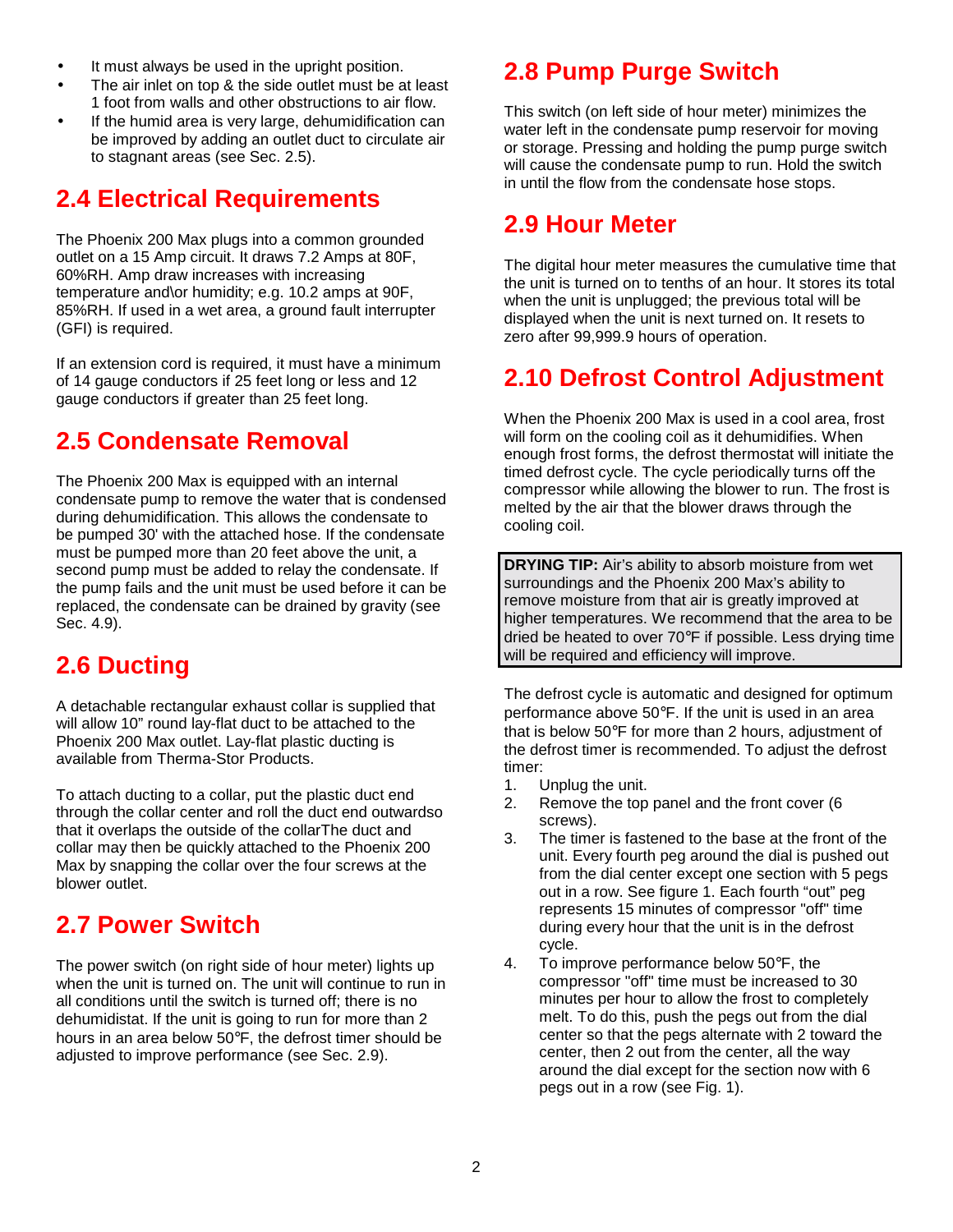5. Replace the cover and top panel.

Change the timer pegs back to the original pattern for use above 50°F.



Above 50°



Below 50°

**Figure 1: Defrost Timer Adjustment**

### **2.11 Low Pressure Control**

If the low side refrigerant pressure drops to 15 PSIG, the low pressure control opens and shuts off the compressor and blower. It is an automatically reset control. Its primary function is to prevent damage to the compressor if a leak develops in the refrigeration system. It may also open if the unit is A) used in a cool area (below 50°F) and the defrost timer is not adjusted (see Sec. 2.9) or B) stored where it is below 40°F and then started. Under these conditions, the unit will restart within several minutes; it may cycle several times until the unit warms up.

## **3 Maintenance**

### **3.1 Air Filter**

The Phoenix 200 Max is equipped with a pleated fabric air filter that must be checked regularly. The standard filter is a Merv-8 high efficiency filter. Operating the unit with a dirty filter will reduce the dehumidifier's capacity and efficiency and may cause the compressor to cycle off and on unnecessarily on the defrost control.

The filter can generally be vacuumed clean several times before needing replacement. Replacement filters can be ordered from the factory or purchased locally if available. **DO NOT** operate the unit without the filter or with a less effective filter as the heat exchange coils inside the unit could become clogged and require disassembly to clean.

### **3.2 Storage**

There are two issues to consider when the Phoenix 200 Max is stored between uses and both pertain to the water trapped in the unit: damage caused by freezing or biological growth. The effect of the trapped water can be greatly reduced if precautions are taken to remove as much as possible before storage.

- 1. Use the pump purge switch (see Sec. 2.7 & Fig. 4) to reduce the water level in the reservoir.
- 2. Stretch the hose flat to drain it completely.

If the unit will not be exposed to freezing temperatures, an alternative to reduce biological growth is to flush the unit with a bio-fungicide that is approved for use with copper, aluminum and polyethylene. To flush:

- 1. Run the hose to a drain.
- 2. Plug in the unit but do not turn it on.
- 3. Remove the air filter. Slowly pour a quart of the chemical through the top grille so that it drains into the white plastic slots.
- 4. Hold in the pump purge switch to reduce the water level in the reservoir.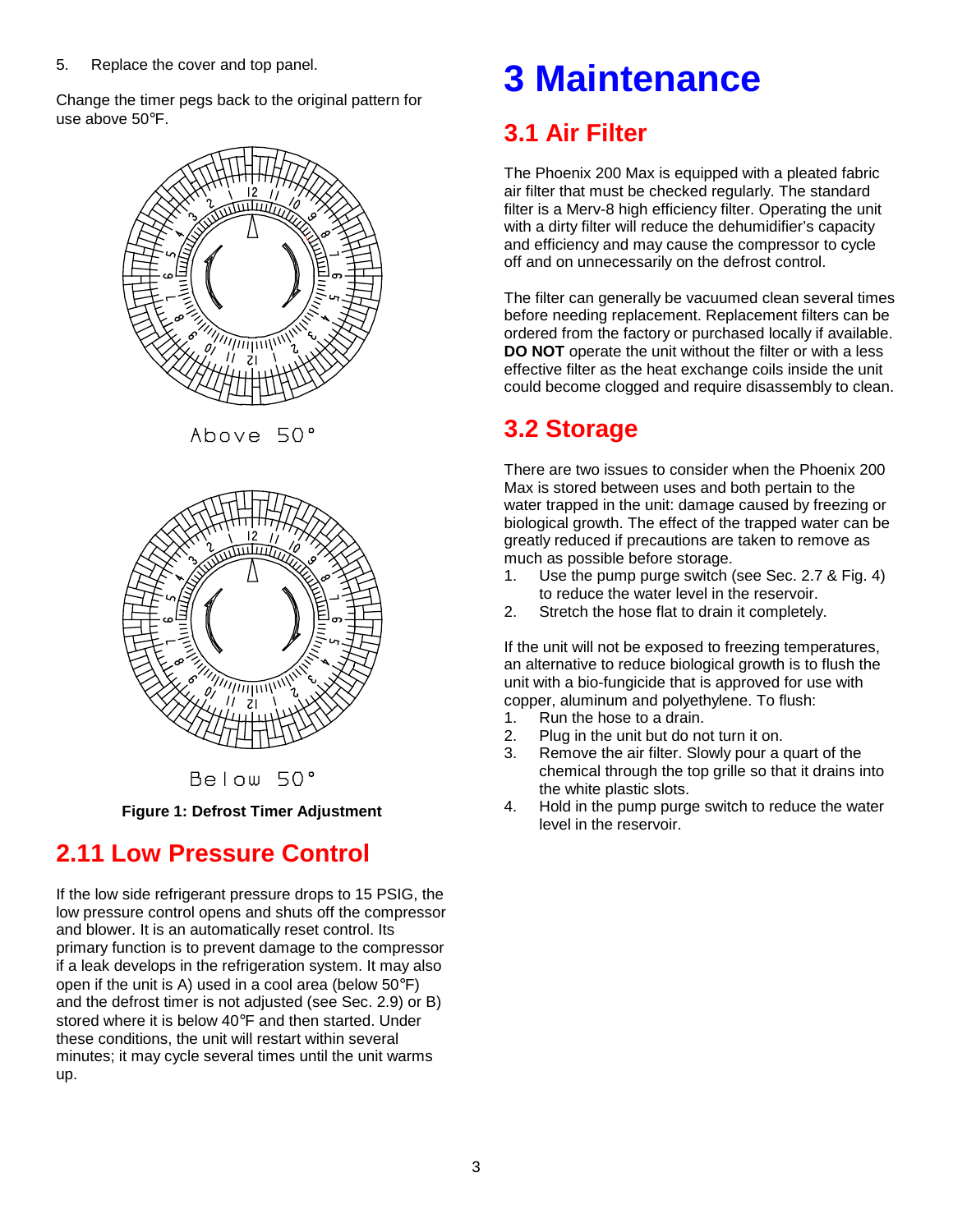## **4 Service**

**CAUTION**: Servicing the Phoenix 200 Max with its **high pressure** refrigerant system and **high voltage** circuitry presents a health hazard which could result in **death**, serious bodily **injury**, and/or **property damage**. Only qualified service people should service this unit.

### **4.1 Warranty**

A warranty certificate has been enclosed with this unit; read it before any repair is initiated. If a warranty repair is required, call the factory first at 1-800-533-7533 for warranty claim authorization and technical assistance.

### **4.2 Technical Description**

The Phoenix 200 Max uses a refrigeration system similar to an air conditioner's to remove heat and moisture from incoming air, and to add heat to the air that is discharged (see Fig. 2).

Hot, high pressure refrigerant gas is routed from the compressor to the condenser coil (see Figure 2). The refrigerant is cooled and condensed by giving up its heat to the air that is about to be discharged from the unit. The refrigerant liquid then passes through a filter/drier and capillary tubing which cause the refrigerant pressure and temperature to drop. It next enters the evaporator coil where it absorbs heat from the incoming air and evaporates.



**Figure 2: Refrigeration system of Phoenix**

The evaporator operates in a flooded condition, which means that all the evaporator tubes contain liquid refrigerant during normal operation. A flooded evaporator should maintain constant pressure and temperature across the entire coil, from inlet to outlet.

The mixture of gas and liquid refrigerant enter the accumulator after leaving the evaporator coil. The accumulator prevents any liquid refrigerant from reaching the compressor. The compressor evacuates the cool refrigerant gas from the accumulator and compresses it to a high pressure and temperature to repeat the process.

### **4.3 Troubleshooting**

#### **No dehumidification, neither blower nor compressor run and power switch does not light when ON.**

- 1. Unit unplugged or no power to outlet.
- 2. Power switch defective (Sec. 2.6).
- 3. Loose connection in internal wiring (Fig. 3).

#### **No dehumidification, neither blower nor compressor run with power switch ON & lit.**

- 1. Low pressure control open (Sec. 2.10).
- 2. Power switch defective (Sec. 2.6).
- 3. Loose connection in internal wiring (Fig. 3).

#### **Some dehumidification, blower runs continuously but compressor only runs sporadically.**

- 1. Unit is in defrost cycle (Sec. 2.9 & 4.7).
- 2. Defrost thermostat defective or loose (Sec. 2.9 & 4.7).
- 3. Loose connection in compressor circuit (see Fig. 3).
- 4. Defective compressor overload (Sec. 4.6A).
- 5. Defective compressor (Sec. 4.6).
- 6. Defective relay (Sec. 4.10).

#### **No dehumidification, blower runs but compressor does not.**

- 1. Bad connection in compressor circuit (Fig. 3).
- 2. Pump safety switch closed
- 2. Defective compressor capacitor (Sec. 4.6A).
- 3. Defective compressor overload (Sec. 4.6A).
- 4. Defective compressor (Sec. 4.6).
- 5. Defective relay (Sec. 4.10).

#### **Blower does not run. Compressor runs briefly but cycles on & off.**

- 1. Loose connection in blower circuit (see Fig. 3).
- 2. Obstruction prevents impeller rotation.
- 3. Defective blower (Sec. 4.5).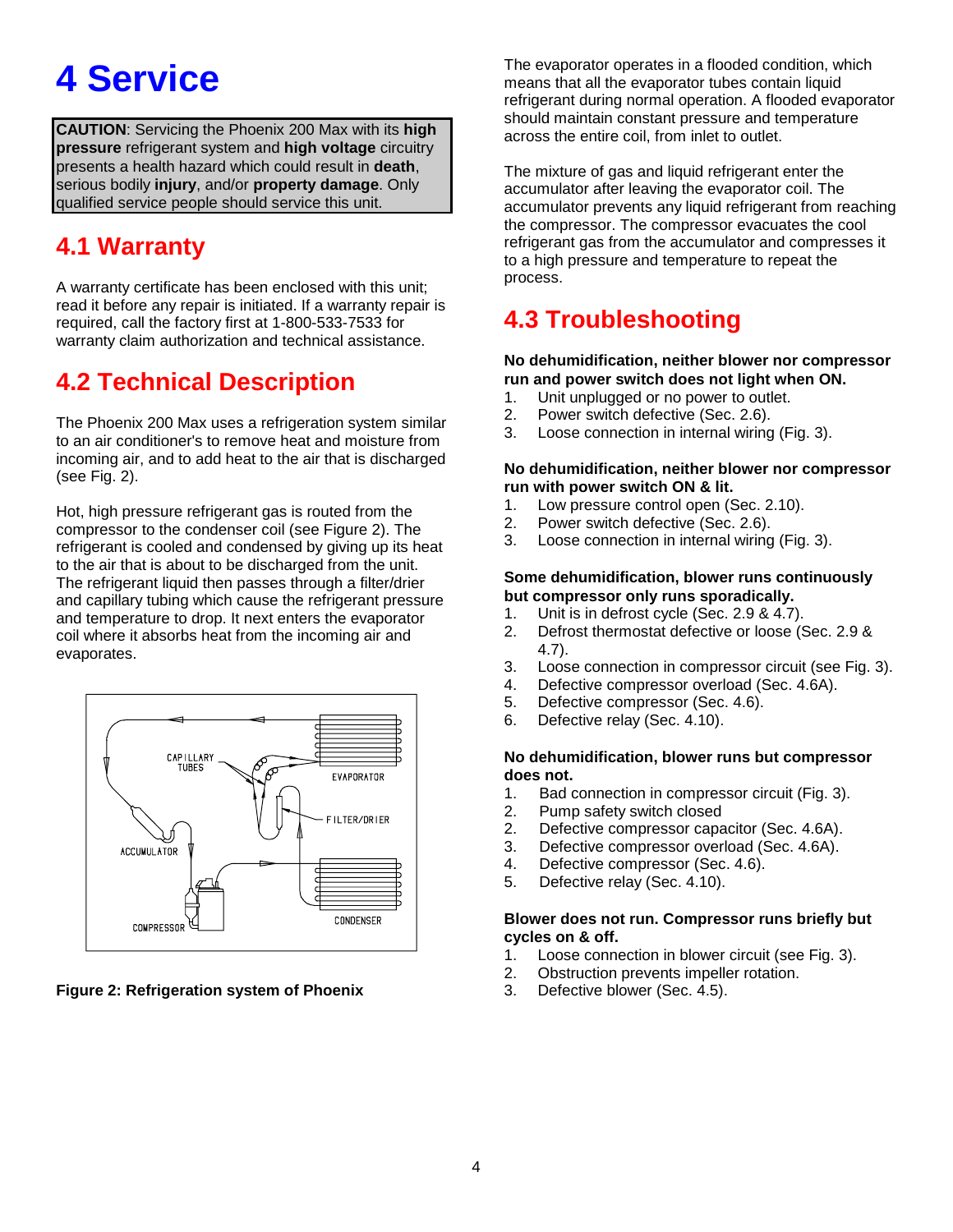#### **Unit removes some water but not as much as expected.**

- 1. Air temperature and/or humidity have dropped.
- 2. Humidity meter and/or thermometer used are out of calibration.
- 3. Unit has entered defrost cycle (Sec. 2.9 & 4.7).
- 4. Air filter dirty (Sec. 3.1).
- 5. Defrost timer incorrectly set for conditions (Sec. 2.9 & 4.7).
- 6. Defective defrost thermostat (Sec. 4.7)
- 7. Low refrigerant charge (Sec. 4.4).
- 8. Air leak such as loose cover.
- 9. Defective compressor (Sec. 4.6).
- 10. Restrictive exhaust ducting (Sec. 2.5)

#### **Unit runs but does not pump water.**

- 1. Hose kinked or plugged.
- 2. Pump motor or float switch defective (Sec. 4.8).
- 3. Pump check valve plugged (Sec. 4.8).
- 4. Bad connection in pump circuit (Fig. 3).
- 5. Hose disconnected internally.

#### **Unit pumps water automatically but not when purge switch is pushed.**

- 1. Bad connection in purge switch circuit (Fig. 3).
- 2. Defective purge switch (Sec. 2.7).

#### **Evaporator coil frosted continuously, low dehumidifying capacity.**

- 1. Defrost thermostat loose or defective (Sec. 2.9 & 4.7).
- 2. Defrost timer incorrectly set or defective (Sec. 2.9 & 4.7).
- 2. Low refrigerant charge (Sec. 4.4).
- 3. Dirty air filter or air flow restricted. (Sec. 3.1).

#### **Compressor runs with power switch OFF.**

- 1. Defective relay (Sec. 4.10).
- 2. Defective power switch (Sec. 2.6)

### **4.4 Refrigerant Charging**

If the refrigerant charge is lost due to service or a leak, a new charge must be accurately weighed in. If any of the old charge is left in the system, it must be removed before weighing in the new charge. Refer to the unit nameplate for the correct charge weight and refrigerant type.

### **4.5 Blower Replacement**

The centrifugal blower has a PSC motor and internal thermal overload protection. If defective, the complete assembly must be replaced.

- 1. Unplug the power cord.
- 2. Remove the top panel and cabinet front (6 screws).
- 3. Disconnect the blower leads.
- 4.. Remove the four screws holding the blower outlet flange to the cabinet end.
- 5. Rotate the blower outlet toward you as you remove it. Use care to avoid hooking wiring, tubing or electrical components.
- 6. Reassembling with the new blower in the above procedure reversed.

### **4.6 Compressor/Capacitor Replacement**

This compressor is equipped with a two terminal external overload, run capacitor, but no start capacitor or relay (see Fig. 3).

**CAUTION-ELECTRICAL SHOCK HAZARD**: Electrical power must be present to perform some tests; these tests should be performed by a qualified service person.

#### **4.6A Checking Compressor Motor Circuits**

Perform the following tests if the blower runs but the compressor does not with the power switch ON.

- 1. Turn the power switch OFF and unplug the unit, remove top panel and the cabinet front (6 screws).
- 2. Plug in the unit and turn the power switch ON. Use a voltmeter to check for 110 to 120 volts between (a) the relay terminal that the black wire from the compressor connects to and (b) the capacitor terminal with the 2 white wires & blue wire connected. If voltage is present, go to step 3. If no voltage, the low pressure control or relay are open or there is a loose connection in the compressor circuit. Test each component for continuity; see the appropriate section if a defect is suspected.
- 3. Turn the power switch OFF and unplug the unit, then disconnect the red and yellow wires from compressor terminals R & S. Using an ohmmeter, check continuity between the points listed below.
- 4. Compressor terminals C and S: No continuity indicates an open start winding; the compressor must be replaced. Normal start winding resistance 3 to 7 ohms.
- 5. Compressor terminals C and R: No continuity indicates an open run winding; the compressor must be replaced. Normal run winding resistance is .5 to 2 ohms.
- 6. Compressor terminal C and overload terminal 1: No continuity indicates a defective overload lead.
- 7. Overload terminals 1 and 3: If there is no continuity, the overload may be tripped; wait 10 minutes and try again. If there is still no continuity, it is defective and must be replaced.
- 8. Compressor terminal C and compressor case: Continuity indicates a grounded motor; the compressor must be replaced.
- 9. Disconnect the wires from the capacitor. Set the ohmmeter to the Rx1 scale; the capacitor is shorted and must be replaced if continuity exists across its terminals. If there is no needle movement with the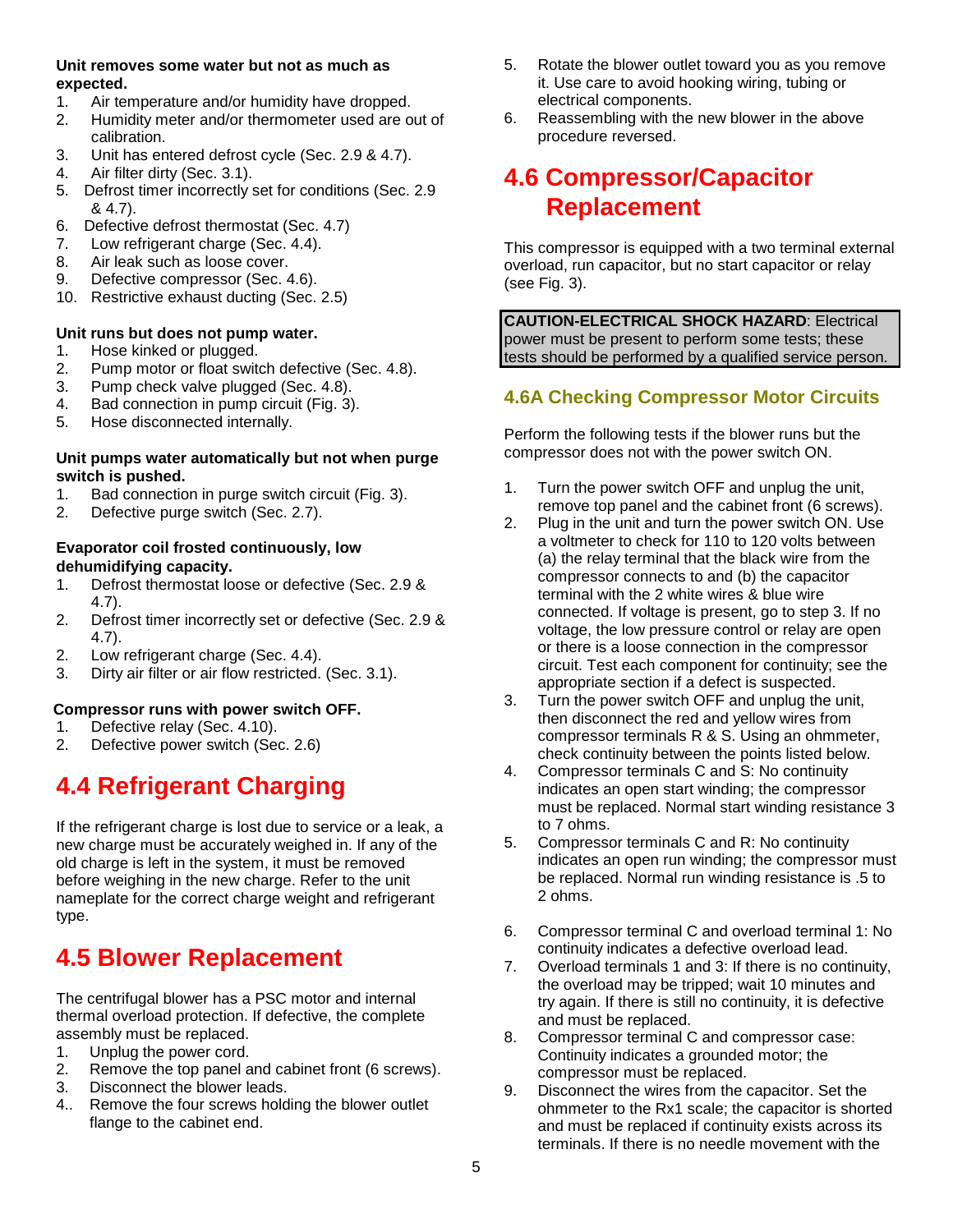meter set on the Rx100000 scale, the capacitor is open and must be replaced.

- 10. Reconnect the wires to the compressor and capacitor; plug in and turn on the unit. If the compressor fails to start, replace the run capacitor.
- 11. If the unit still does not start, adding a hard-start kit will provide greater starting torque. If this does not work, the compressor has an internal mechanical defect and must be replaced.

#### **4.6B Replacing a Burned Out Compressor**

The refrigerant and oil mixture in a compressor is chemically very stable under normal operating conditions. However, when an electrical short occurs in the compressor motor, the resulting high temperature arc causes a portion of the refrigerant oil mixture to break down into carbonaceous sludge, a very corrosive acid, and water. These contaminants must be carefully removed otherwise even small residues will attack replacement compressor motors and cause failures.

The following procedure is effective only if the system is monitored after replacing the compressor to insure that the clean up was complete.

- 1. This procedure assumes that the previously listed compressor motor circuit tests revealed a shorted or open winding. If so, cautiously smell the refrigerant from the compressor service port for the acid odor of a burn out. **WARNING**: The gas could be toxic and highly acidic. If no acid odor is present, skip down to the section on changing a non-burn out compressor.
- 2. Remove and properly dispose of the system charge. **DO NOT** vent the refrigerant or allow it to contact your eyes or skin.
- 3. Remove the burned out compressor. Use rubber gloves if there is any possibility of coming in contact with the oil or sludge.
- 4. To facilitate subsequent steps, determine the type of burn out that occurred. If the discharge line shows no evidence of sludge and the suction line is also clean or perhaps has some light carbon deposits, the burn out occurred while the compressor was not rotating. Contaminants are therefore largely confined to the compressor housing. A single installation of liquid and suction line filter/driers will probably clean up the system.

If sludge is evident in the discharge line, it will likely be found in the suction line; this indicates the compressor burned out will running. Sludge and acid have been pumped throughout the system. Several changes of the liquid and suction filter/driers will probably be necessary to cleanse the system.

- 5. Correct the system fault that caused the burn out. Consult the factory for advice.
- 6. Install the replacement compressor with a new capacitor and an oversized liquid line filter.

In a running burn out, install an oversized suction line filter/drier between the accumulator and compressor. Thoroughly flush the accumulator with refrigerant to remove all trapped sludge and to prevent the oil hole from becoming plugged. A standing burn out does not require a suction line filter/drier.

- 7. Evacuate the system with a good vacuum pump and accurate vacuum gauge. Leave the pump on the system for at least an hour.
- 8. Operate the system for a short period of time, monitoring the suction pressure to determine that the suction filter is not becoming plugged. Replace the suction filter/drier if pressure drop occurs. If a severe running burn out has occurred, several filter/driers may have to be replaced to remove all of the acid and moisture.

**NOTE: NEVER** use the compressor to evacuate the system or any part of it.

#### **4.6C Replacing a Compressor- Non-Burn Out**

Remove the refrigerant from the system. Replace the compressor and liquid line filter/drier. Charge the system to 50 PSIG and check for leaks. Remove the charge and weigh in the refrigerant quantity listed on the nameplate. Operate the system to verify performance.

### **4.7 Defrost Thermostat & Timer**

The defrost thermostat is attached to the refrigerant suction tube between the accumulator and compressor. If the low side refrigerant temperature drops due to excessive frost formation on the evaporator coil, the thermostat opens. The compressor is then cycled off and on by the defrost timer. The blower will continue to run, causing air to flow through the evaporator coil and melt the ice when the compressor is off. When the air temperature and/or humidity increase, the evaporator temperature will rise and the thermostat will close to end the defrost cycle.

To improve performance in low temperatures, see Sec. 2.9 for defrost timer adjustment.

### **4.8 Condensate Pump**

Condensate is automatically pumped when the water level in the pump's reservoir rises to close the float switch or if the pump purge switch is held in.

To replace the condensate pump:

- 1. Remove the metal strap holding the pump by loosening the 2 screws holding it in place
- 2. Disconnect the leads.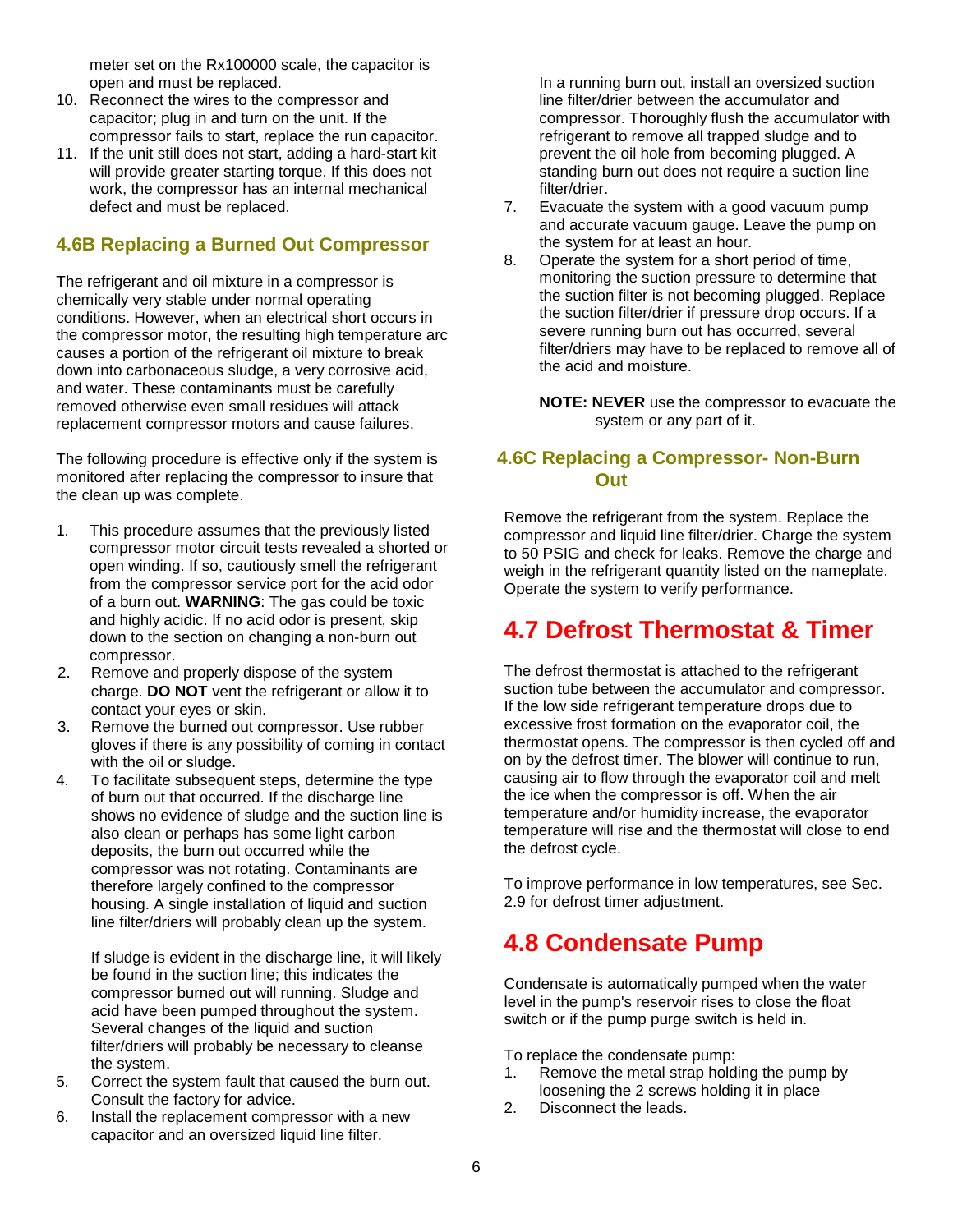3. Installation is the reverse of above, but check that the plastic inlet & outlet hoses do not rub against copper refrigerant tubes.

### **4.9 Gravity Drain Option**

If the condensate pump fails and cannot be replaced immediately, the Phoenix 200 Max can be used by draining by gravity.

- 1. Unplug the unit & remove the front cover.
- 2. Push the plastic plug on the right side (see Fig. 4) out from inside the unit.
- 3. Locate the heavy vinyl hose that connects the drain pan to the condensate pump. Pull the end out of the pump.
- 4. Push that end of the vinyl hose through the hole in the right side..
- 5. Connect a garden hose & run it to a drain. Keep the hose as flat to the floor as possible to avoid air pockets that would hinder draining. Placing the unit on something above the floor will also improve draining.

### **4.10 Relay**

The contacts of the single pole, single throw relay complete the power circuit to the compressor. The contacts are closed when power is provided to the relay coil via the control circuit. The control circuit includes the power switch, low pressure control, defrost thermostat and timer.



**Figure 3: Electrical Schematic of Phoenix 200 Max**